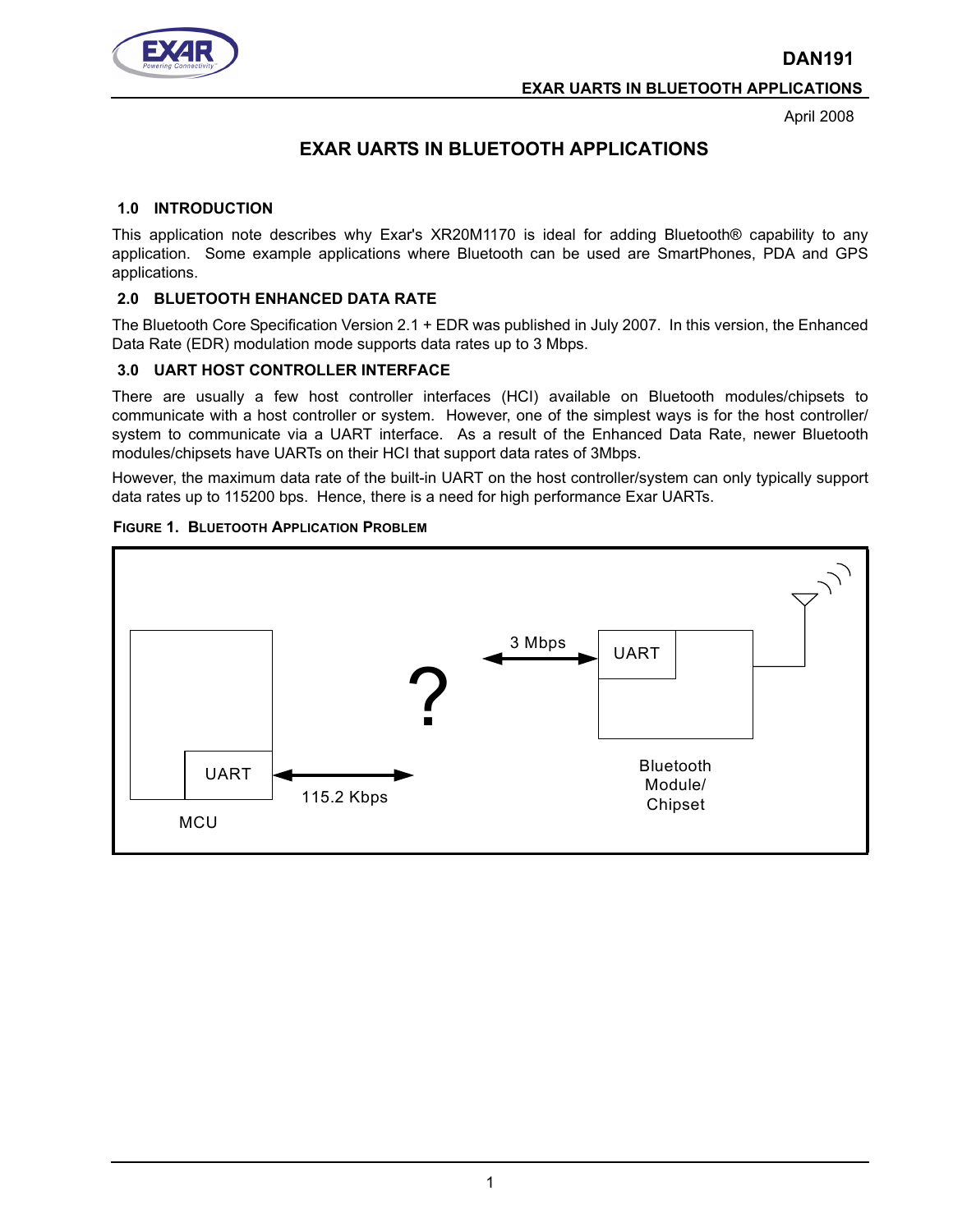

# **EXAR UARTS IN BLUETOOTH APPLICATIONS**

# **4.0 XR20M1170 IN BLUETOOTH APPLICATIONS**

Exar's XR20M1170 is a single channel I2C/SPI UART and it is ideal for Bluetooth applications for the reasons listed below. Since the SPI mode supports a 5MHz clock and the  $1<sup>2</sup>C$  interface only supports up to 400kHz, the SPI mode is recommended to achieve the highest performance.





# *4.1 High Performance*

The XR20M1170 can easily support the 3Mbps data rate requirement. If necessary, the XR20M1170 can support UART serial data rates of up to 16Mbps. Data throughput and interrupt servicing can be optimized by utilizing the 64 byte TX and RX FIFOs.

# *4.2 Low Voltage Operation*

The XR20M1170 can operation from 1.62V - 3.63V to directly interface with the lower voltage MCUs as well as the lower voltage Bluetooth chipsets.

# *4.3 Low Power Consumption*

The XR20M1170 has a sleep mode to minimize the power consumption. In the sleep mode, the XR20M1170 consumes less than 30 uA. This will significantly help extend the battery life of the handheld/portable applications.

# *4.4 Small Package Size*

The XR20M1170 is available in a 4x4mm QFN package which will require minimal board space.

# *4.5 Fractional Baud Rate Generator and 8X/4X Sampling Rate*

In addition, with the combination of the Fractional Baud Rate Generator and 8X/4X sampling rate features, the XR20M1170 can take any existing clock source on the board (above 12MHz) to generate the 3Mbps UART data rate which further saves valuable PCB space.

# **5.0 CONCLUSION**

With its low power consumption, small package size and enhanced features, Exar's XR20M1170 is the ideal solution for communication between an MCU and a Bluetooth module/chipset.